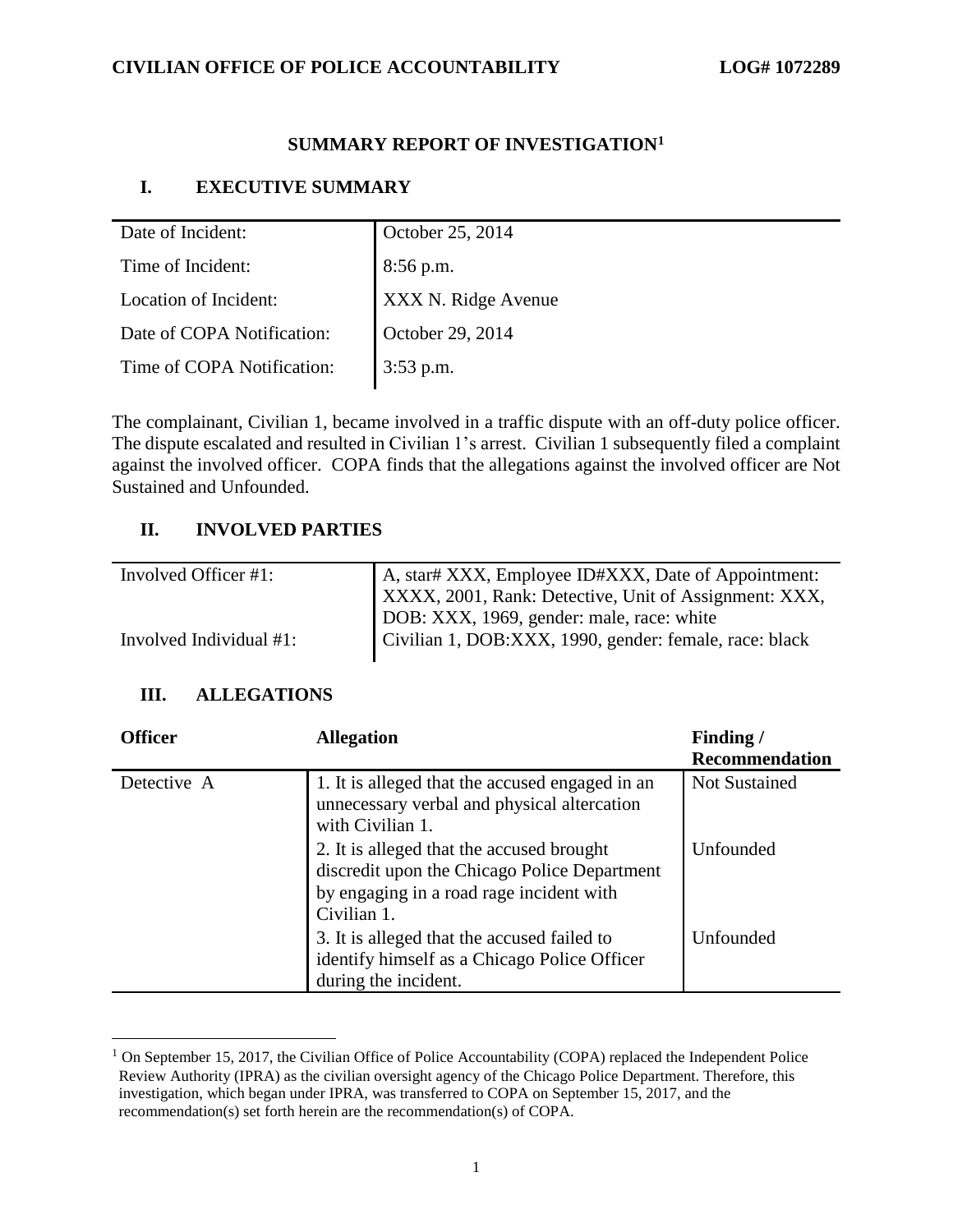#### **IV. APPLICABLE RULES AND LAWS**

#### Rules

1. Rule 2: Any action or conduct which impedes the Department's efforts to achieve its policy and goals or brings discredit upon the Department.

2. Rule 9: Engaging in any unjustified verbal or physical altercation with any person, while on or off duty.

3. Rule 37: Failure of a member, whether on or off duty, to correctly identify himself by giving his name, rank and star number when so requested by other members of the Department or by a private citizen.

#### **V. INVESTIGATION<sup>2</sup>**

#### **a. Interviews**

In a statement to IPRA on October 30, 2014, **Civilian 1** stated that she was driving north on Ridge Avenue in the right lane when she observed a blue Honda in the left lane coming toward her car. The Honda nearly hit the side of Civilian 1' car. Civilian 1 honked her horn, but the Honda continued driving closely and came within an inch of her vehicle. Civilian 1 swerved and sped up to prevent the Honda from hitting her vehicle. When the vehicles came to a red light, Civilian 1 exited her vehicle and asked the driver of the Honda, now identified as Detective A, what he was doing. Detective A opened his door and said, "very smart words... he was just cursing me out."<sup>3</sup> Civilian 1 did not recall specifically what Detective A said. Civilian 1 said something in return<sup>4</sup> and Detective A punched her in her left eye and struck her on the cheek. Detective A tried to hit Civilian 1 a third time and Civilian 1 defended herself by hitting Detective A. According to Civilian 1, she did not know Detective A was a police officer. Civilian 1 stated that Detective A had her on the ground and her mother, Civilian 2, tried to break them apart. A male bystander tried to pull Detective A off Civilian 1, at which time Detective A stated that he was a police officer. Responding officers arrived and transported Civilian 1 to the police station. At the station, Detective A laughed at Civilian 1 and told her she would be charged with a felony. In response, Civilian 1 told Detective A that she would have his badge and pension. Civilian 1 stated that she sustained redness and swelling to her left eye, scratches and bruising to her arm, a knot and bruising to her left thigh, and soreness to her knee. She was taken to the hospital in police custody.<sup>5</sup>

In a statement to IPRA on October 30, 2014, **Civilian 2** stated that she was riding with her daughter, Civilian 1, and eight-year-old granddaughter, Civilian 3, when a male motorist drove closely to their vehicle as if he was going to sideswipe them. Civilian 1 exited the vehicle and asked the driver, now identified as Detective A, what was the problem. Detective A exited his

l

<sup>&</sup>lt;sup>2</sup> COPA conducted a thorough and complete investigation. The following is a summary of the material evidence gathered and relied upon in our analysis.

 $3$  Transcribed statement of Civilian 1, attachment 7, page 7, lines 12-16.

<sup>4</sup> Civilian 1 did not elaborate on what she said to Detective A.

<sup>5</sup> Attachments 7-8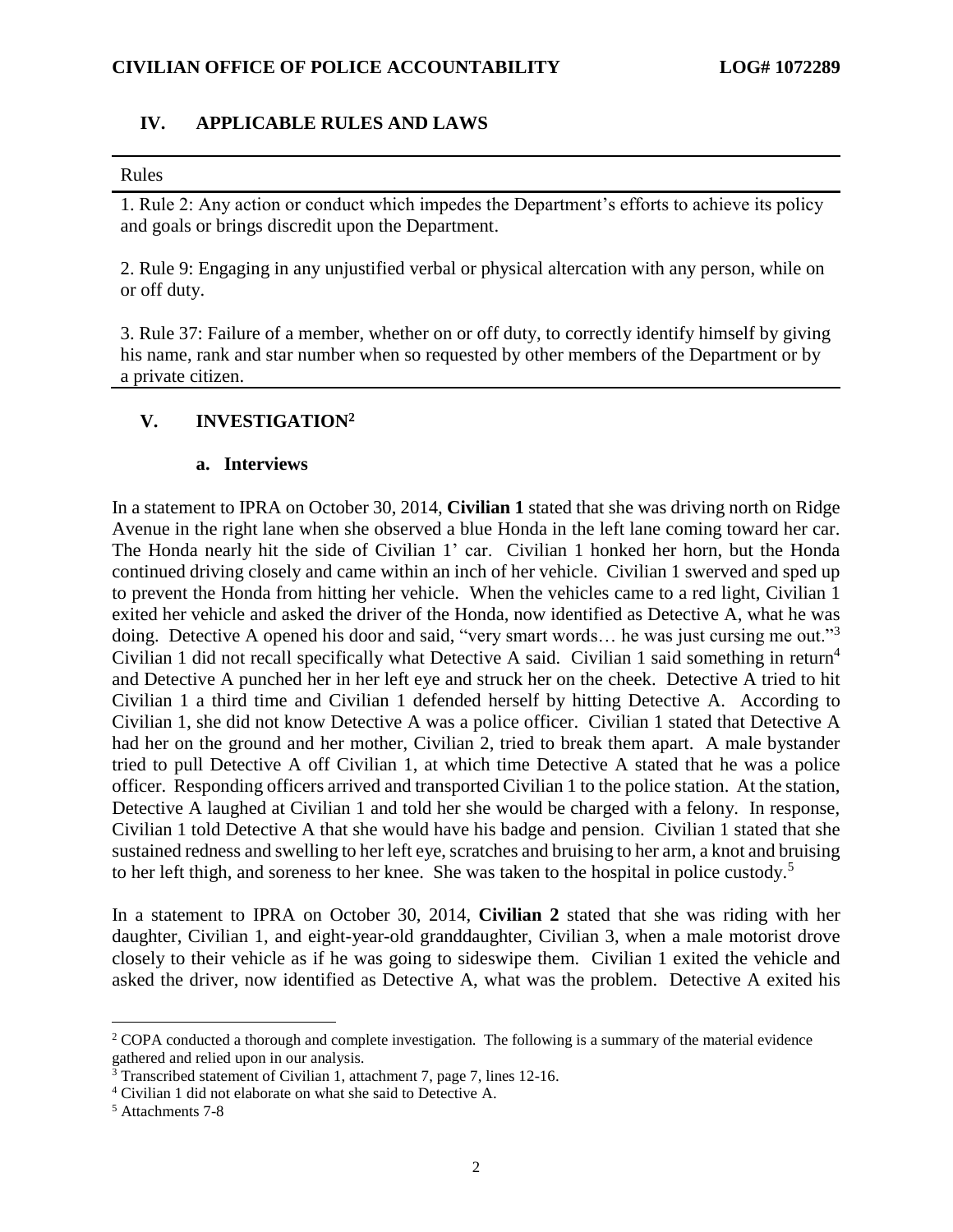#### **CIVILIAN OFFICE OF POLICE ACCOUNTABILITY LOG# 1072289**

vehicle and he and Civilian 1 tussled and punched each other. Civilian 2 exited the vehicle and tried to separate Civilian 1 and Detective A. Detective A grabbed Civilian 1 in the chest area and pushed her against the hood of the car. Detective A then tripped Civilian 1 to the ground and announced that he was a police officer. Detective A kneeled on Civilian 1 and grabbed the clothing around her neck area trying to choke her. Civilian 2 stated that citizens tried to pull Detective A away from Civilian 1. Civilian 3 called 911 and the police arrived shortly afterward.<sup>6</sup>

[Statement of Minor Civilian 3 Redacted Pursuant to the Juvenile Court Act]

In a statement to IPRA on May 3, 2016, **Detective A** stated that he was driving north on Ridge Avenue in the left lane when a vehicle in the right lane started veering toward his vehicle.<sup>7</sup> Detective A honked twice at Civilian 1 to prevent her vehicle from colliding with his vehicle. Civilian 1 sped up, pulled in front of Detective A and stopped in front of his vehicle—blocking him in. Civilian 1 approached Detective A's driver side window and stated words to the effect of, "You can't fuckin' do that. Who the fuck do you think you are?"<sup>8</sup> In response, Detective A removed his CPD star from his belt and held it up to the window with his right hand and announced that he was the police. Civilian 1 replied, "I don't give a fuck who you are."<sup>9</sup> Detective A stated that he exited his car and again told Civilian 1 that he was a police officer and to get back in her car.<sup>10</sup> Civilian 1 replied that she did not care and told Detective A that "she was gonna fuck [him]  $up.^{11}$  According to Detective A, he reached out his left hand to place Civilian 1 in custody and Civilian 1 knocked away his hand and struck<sup>12</sup> him about the face and neck. Detective A then struck Civilian 1 twice about the head with his right hand, which contained his CPD star, and used an emergency takedown to place Civilian 1 on the ground. Detective A held Civilian 1' clothing with his left hand and placed his left knee on her torso; Detective A's right foot was on the ground and his right knee up. Detective A stated that Civilian 1 tried to strike him in his genital area. Civilian 1' mother, Civilian 2, tried to pull Detective A away from Civilian 1. Cars in the street stopped and honked. Detective A repeated that he was a police officer and requested that someone call 911 and say there's a 10-1. Officers arrived and placed Civilian 1 in custody. Detective A stated that he sustained scratches to his face and neck and abrasions to his knees. An ambulance treated Detective A on scene.<sup>13</sup>

#### **b. Digital Evidence**

**Evidence Technician photographs** taken October 25, 2014 depicts what appears to be redness to Civilian 1' neck and left shoulder, redness to the left side of her face, and scratches on her left arm. The photographs also depict what appears to be scratches to Detective A's neck and both sides of

 $\overline{\phantom{a}}$ 

<sup>13</sup> Attachments 41, 43

<sup>6</sup> Attachments 13, 32

<sup>7</sup> According to Detective A, he was in a turning lane to go left onto Peterson; Civilian 1 was in the lane designed to continue straight on Ridge Avenue.

<sup>8</sup> Transcribed statement of Detective A, attachment 43, page 7, lines 8-9

<sup>9</sup> Transcribed statement of Detective A, attachment 43, page 7, line 17

 $10$  Detective A stated that he exited his vehicle because he was blocked in traffic and Civilian 1 should have been arrested for Disorderly Conduct.

<sup>&</sup>lt;sup>11</sup> Transcribed statement of Detective A, attachment 43, page 8, line 16

 $12$  Detective A stated that he initially thought Civilian 1 punched him about his face and neck; however, upon seeing the injuries he sustained, Detective A realized that Civilian 1 scratched him about his face and neck.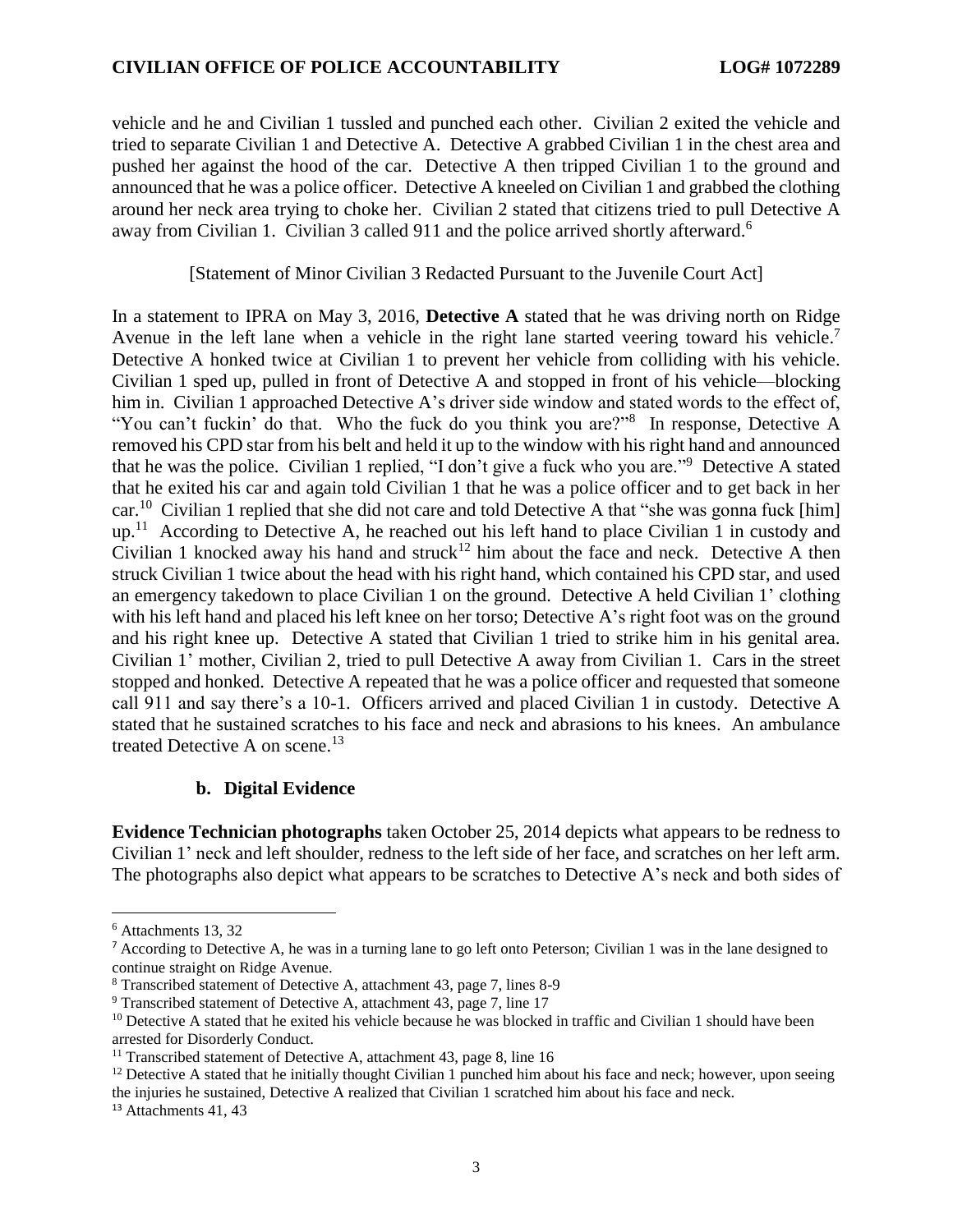his face. In addition, Evidence Technician photographs taken October 29, 2014 depict what appears to be redness to Civilian 1' left eye.  $^{14}$ 

The **Office of Emergency Management and Communications (OEMC)** transmissions document that a 911 caller reported that someone was beating an officer; they were beating each other. The caller further stated that the officer was holding a woman on the ground who assaulted and tried to rob him. The caller related that the woman was fighting and trying to get up from the ground. The caller further related that the woman almost threw the officer, and the officer's face was bleeding because the woman scratched him.<sup>15</sup>

**In-Car video footage** depicts Detective A restraining Civilian 1 on the ground when responding officers arrive on scene.<sup>16</sup>

#### **c. Physical Evidence**

**Medical records** document that Civilian 1 was involved in an altercation which resulted in her being tackled to the ground. Civilian 1 sustained multiple injuries during the fall, including abrasions to her neck and face. Civilian 1 was diagnosed with a subconjunctival hemorrhage of her left eye and contusions to her rib, left hip, knee and elbow, and abrasions to her back.<sup>17</sup>

The **Chicago Fire Department Ambulance Record** documents that Detective A was returning home when he was accosted by an individual who struck and scratched him in the face. Detective A subdued his attacker and called for aid. Detective A complained of facial pain at injury sites and was treated on scene; he refused transport to the hospital.<sup>18</sup>

### **d. Documentary Evidence**

The **Chicago Police Department Event Queries** document that on October 25, 2014 at 8:54 p.m., a child dialed 911 and reported that a man was choking her aunt. At 8:55 p.m., a man dialed 911 and reported that there were three vehicles stopped in the street and it appeared that someone was fighting. The caller related that he had moved past the incident by the time he dialed 911. Around the same time, a third 911 caller<sup>19</sup> reported that a male was hit by a car and laying in the intersection.<sup>20</sup>

The **Arrest Report** documents that Civilian 1 was arrested and charged with Aggravated Battery to a Peace Officer. It is reported that Civilian 1 cut off Detective A in traffic, stopped her car in front of his vehicle, and then exited her vehicle and screamed at him. Detective A displayed his star and announced his office, to which Civilian 1 purportedly stated, "Motherfucker, I don't care who the fuck you are!" Detective A exited his vehicle and again announced his office to dissuade Civilian 1. Civilian 1 advanced on Detective A, at which time Detective A reached for Civilian 1.

 $\overline{\phantom{a}}$ <sup>14</sup> Attachments 25-26

<sup>&</sup>lt;sup>15</sup> Attachments 27-28

<sup>16</sup> Attachments 31, 39

<sup>&</sup>lt;sup>17</sup> Attachment 30

<sup>18</sup> Attachment 44

 $19$  Attempts to obtain statements from the second and third 911 callers met with negative results.

<sup>20</sup> Attachments 15-17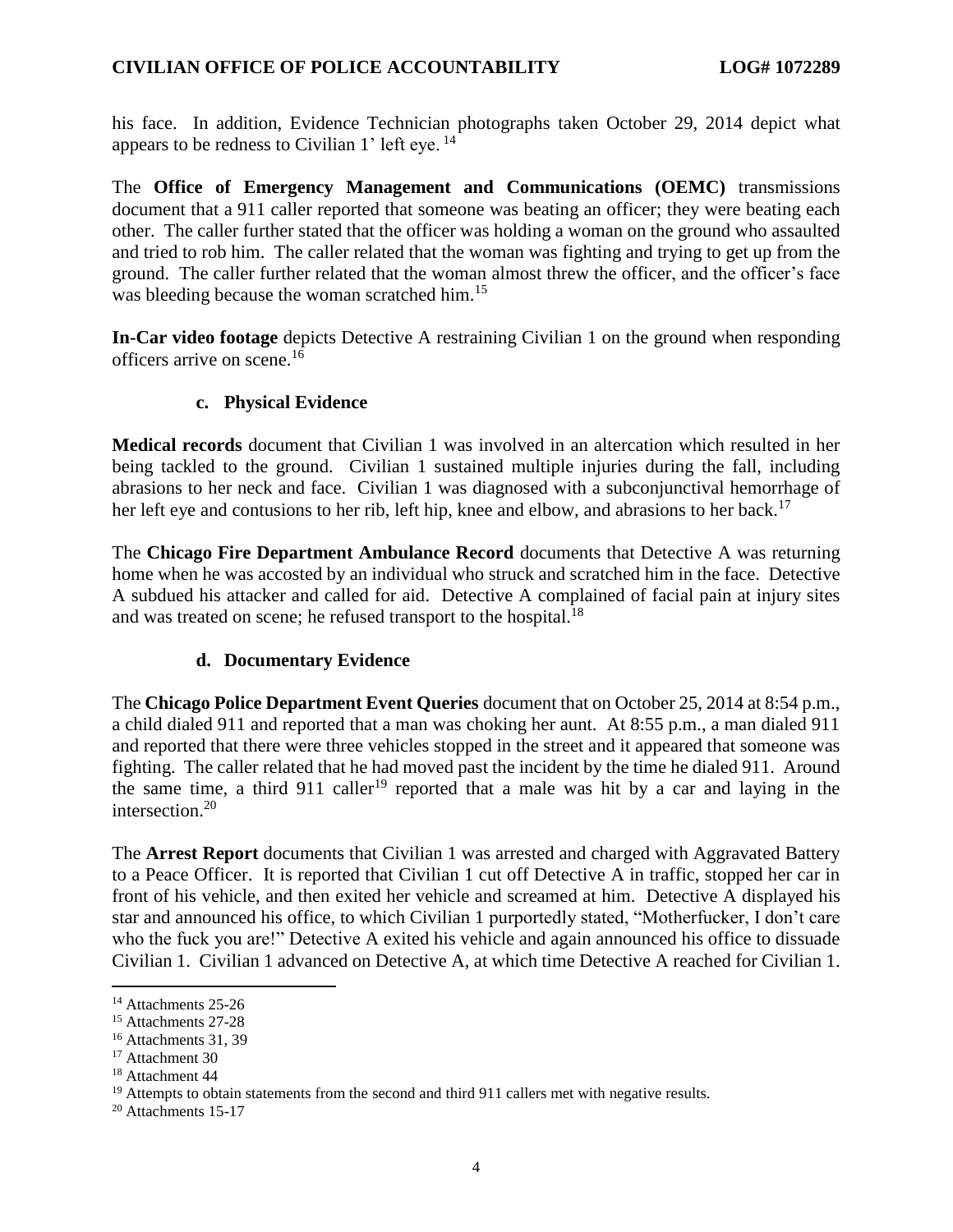Civilian 1 batted away Detective A's hand and punched him about the face. Detective A gained control of Civilian 1 until responding officers arrived and placed her into custody. The Arrest Report further documents that Civilian 1 admitted that she cut off Detective A and stopped in front of him. Additionally, Civilian 1 stated that she approached Detective A's vehicle, and he displayed his badge and told her he was a police officer. The report further documents that Civilian 1 stated that she struck Detective A prior to him forcing her to the ground.<sup>21</sup>

The **Case Report** documents that Beat  $XXX^{22}$  responded to a traffic dispute involving off-duty Detective A. Upon arrival, the officers observed Detective A holding Civilian 1 on the ground. Detective A was holding his CPD star in his hand and was bleeding from his face and neck. The officers placed Civilian 1 into custody and transported her to the 020<sup>th</sup> District station. Detective A purportedly told detectives that he was driving northbound on Ridge Avenue, in the center lane, when a car in the left lane slowly merged toward his car. Traffic stopped and Detective A blew his horn. Detective A then observed the driver of the other car, now known as Civilian 1, exit her vehicle. Civilian 1 approached Detective A's driver's side window and stated, "What the fuck you doing? You don't do that to me." Detective A related that he showed Civilian 1 his CPD badge and identified himself as a police officer. Civilian 1 responded, "I don't give a fuck who you are." Detective A then exited his vehicle and a verbal confrontation ensued. Detective A said that he again told Civilian 1 that he was the police and that she should go back to her vehicle. According to Detective A, Civilian 1 swatted at his hand and punched him in the face. Detective A attempted to gain control of Civilian 1 and used open and closed hand strikes to defend himself. Detective A performed an emergency takedown technique to bring Civilian 1 to the ground. Civilian 1 kicked at Detective A's groin and scratched him about the face and neck. Detective A further told detectives that Civilian 2 tried to pull him off Civilian 1. Detective A yelled out to bystanders that he was the police and to dial 911 and report that there is a "10-1."<sup>23</sup> The police arrived and placed Civilian 1 into custody. Detective A sustained contusions to his face, multiple deep scratches to his face and neck, abrasions to both knees, and soreness to his right shoulder. Detective A was treated on scene by Chicago Fire Department Ambulance #XXX.

The Case Report documents that Civilian  $2^{24}$  told detectives that she and her eight-year-old granddaughter, Civilian 3, were riding in the car with Civilian 2' Daughter, Civilian 1. The trio were at Paulina Street and Ridge Avenue when Civilian 1 became frustrated by traffic. Civilian 2 stated that at one point, Civilian 1 became angry about a car that came to close to her car. Civilian 2 told Civilian 1 to calm down, but Civilian 1 became so angry that she put her car in park in the middle of traffic and exited her vehicle. Civilian 1 approached the driver's side of the other vehicle and screamed and swore at the driver, now known as Detective A. Civilian 2 related that Detective A exited his vehicle and stood in front of Civilian 1. When Civilian 2 exited the vehicle to grab Civilian 1, Civilian 1 and Detective A started "tussling." Civilian 2 said that Detective A announced that he was a police officer and yelled for someone to dial 911. Detective A also yelled a code number but Civilian 2 did not remember the code. Civilian 2 stated that Civilian 3 dialed 911 and the police arrived shortly after. Civilian 2 stated that when the police arrived, Civilian 1 was still agitated and flailing her arms. Civilian 1 was then placed into custody.

 $\overline{a}$ 

<sup>21</sup> Attachment 22

<sup>22</sup> Officer B, #XXX, and Officer C, #XXX

<sup>&</sup>lt;sup>23</sup> A Chicago Police code used when an officer needs assistance.

<sup>&</sup>lt;sup>24</sup> Referred to in the Case Report as Civilian 2.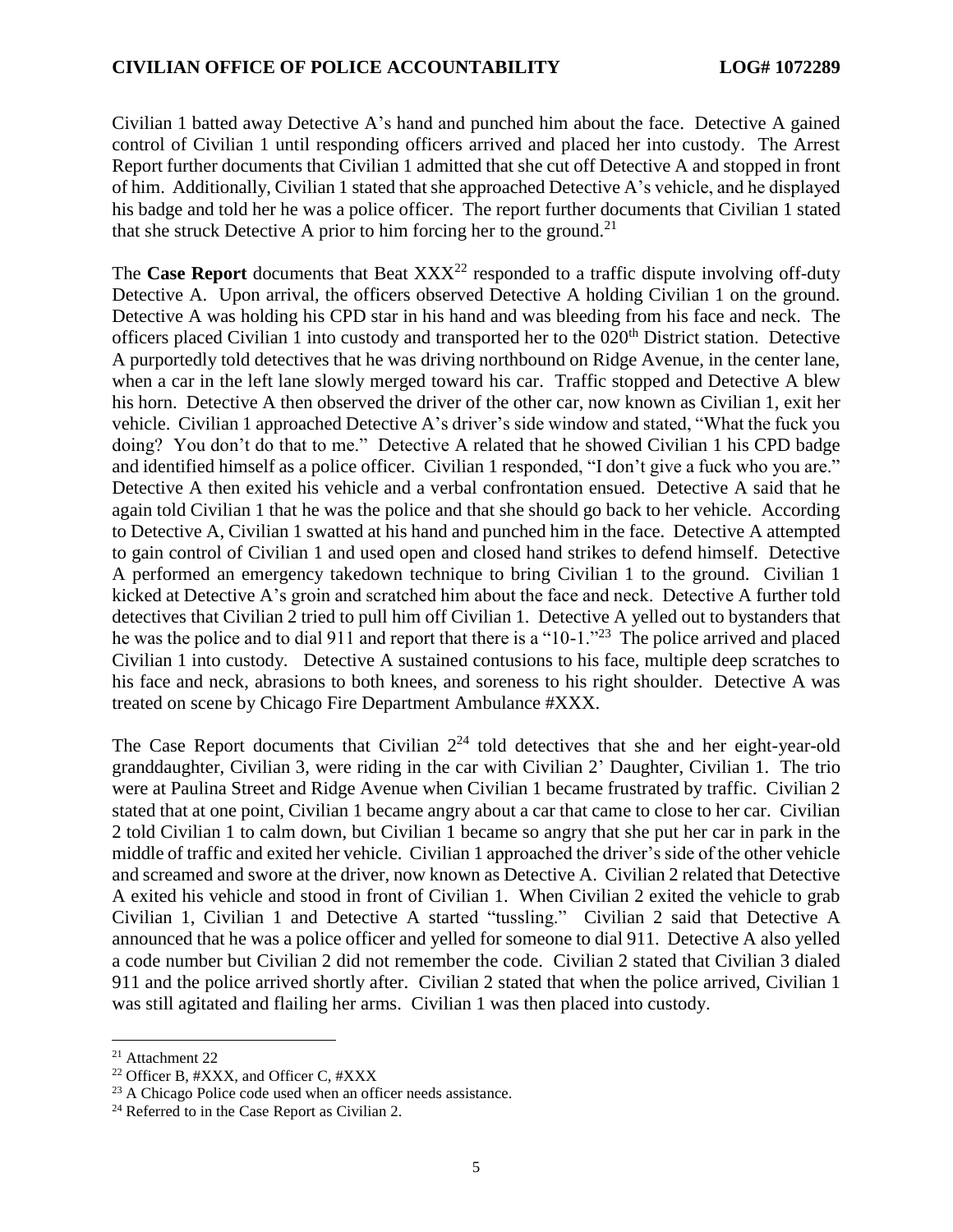Civilian 1 told detectives that she was driving north on Ridge Avenue, in the right lane, when a car in the left lane came too close to her car. Civilian 1 honked her horn but the other car did not respond. Civilian 1 stated that she became upset, put her car into park and exited the vehicle. Civilian 1 approached the driver's side window of the other car and yelled, "What the fuck you doing?" Civilian 1 related that the driver of the other car, now identified as Detective A, showed her a badge; however, Civilian 1 kept yelling because she has seen fake badges before. Detective A then exited his vehicle, announced that he was a police officer and told Civilian 1 to go back to her car. Civilian 1 stated that she and Detective A shouted at each other and Detective A reached for her. Civilian 1 slapped Detective A's hand away and they began "tussling." Civilian 1 related that her mother got out of the car and yelled for them to stop. Civilian 1 punched Detective A on the face. In response, Detective A struck Civilian 1 and brought her to the ground. Detective A held Civilian 1 down, yelled that he was the police and requested that someone dial 911. Civilian 1 told the detectives that she kicked and scratched Detective A. The police arrived and placed Civilian 1 into custody. Civilian 1 told detectives that she had soreness to her left shoulder and knee. The Case Report further notes that Civilian 1 was transported to Swedish Covenant Hospital for a medical evaluation. 25

The **Tactical Response Report** documents that Civilian 1 did not follow verbal direction, pulled away, posed an imminent threat of battery, and attacked without a weapon. Detective A responded with verbal commands, a takedown/emergency handcuffing, and a closed hand strike/punch.<sup>26</sup>

The **Officer's Battery Report** documents that Civilian 1 made verbal threats and struck Detective A with her hands/fists. Detective A sustained minor injury.<sup>27</sup>

The **Handwritten Statement of Civilian 2** documents that on October 26, 2014 at 1:18 am Assistant State's Attorney Anna Weber took the statement of Civilian 2. The statement was substantially the same as what the detective documented in the case report.<sup>28</sup>

#### **e. Additional Evidence**

**Court records** document that Civilian 1 plead and was found guilty of Battery to Detective A. The Aggravated Battery charges against Civilian 1 were dismissed.<sup>29</sup>

### **VI. ANALYSIS**

COPA recommends a finding of **Not Sustained** for **Allegation #1** against **Detective A**, that he engaged in an unnecessary verbal and physical altercation with Civilian 1. Civilian 1 acknowledged that she incited this incident when she stopped her vehicle in traffic and confronted Detective A about his driving. According to Civilian 1, she and Detective A exchanged words and Detective A initiated physical contact and struck her twice on the face. Civilian 2 and Civilian 3

l

<sup>25</sup> Attachment 18

<sup>26</sup> Attachment 19

<sup>27</sup> Attachment 20

<sup>28</sup> Attachment 54

<sup>29</sup> Attachment 46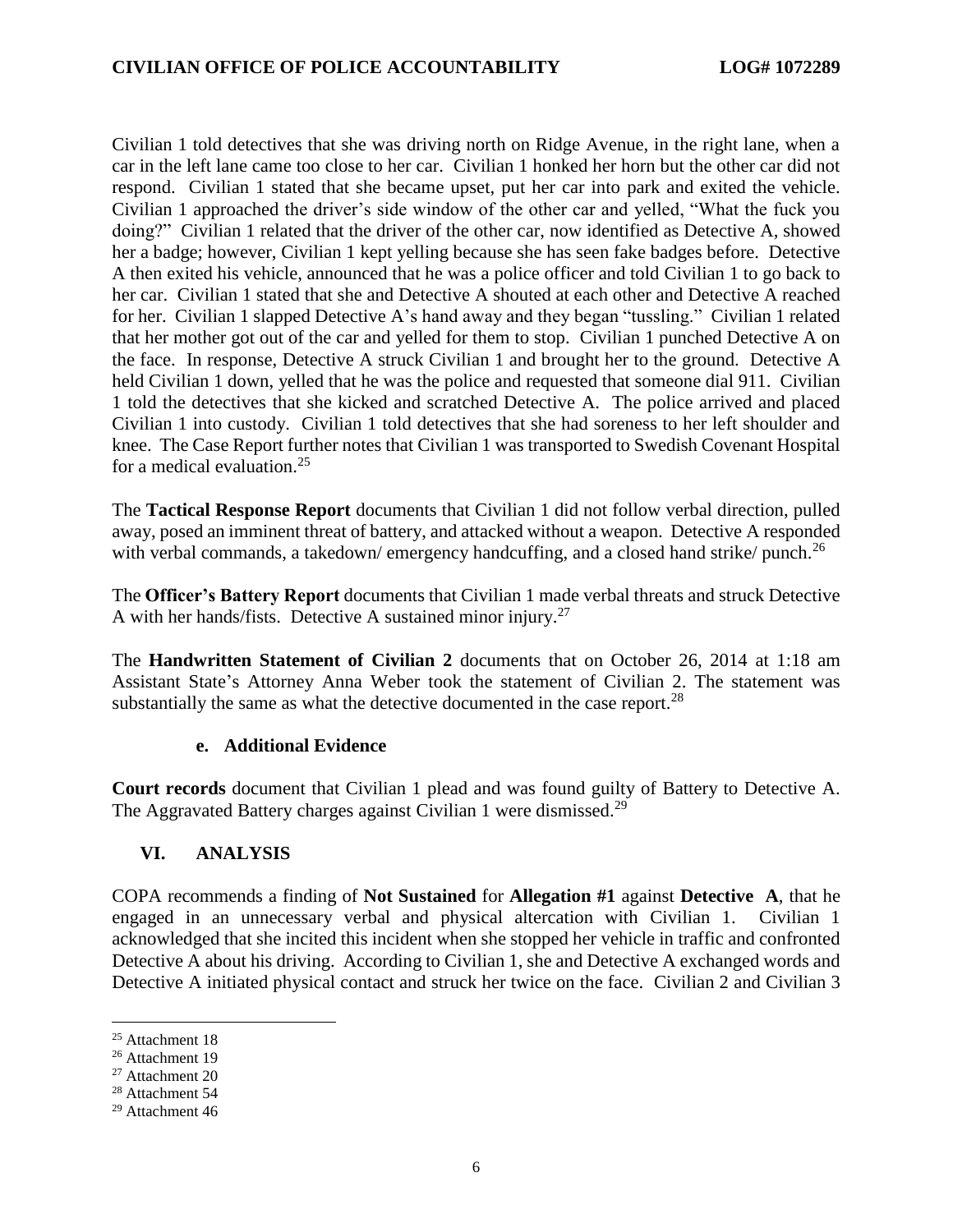both related in their statements that Civilian 1 and Detective A fought, but they don't specify who initiated the physical contact. According to Detective A, Civilian 1 threatened him with physical harm and then struck him when he reached for her arm to place her in custody. The accounts that Civilian 1 purportedly provided the detectives was consistent with Detective A's version of events and directly contradict to the accounts she provided IPRA. Without any independent information or additional evidence, there is insufficient evidence to prove or disprove the allegation.

COPA recommends a finding of **Unfounded** for **Allegation #2** against **Detective A**, that he brought discredit upon the Chicago Police Department by engaging in a road rage incident with Civilian 1. The available evidence suggests that Civilian 1 initiated this incident when she stopped her vehicle in traffic and approached Detective A's vehicle to confront him about his driving.

COPA recommends a finding of **Unfounded** for **Allegation #3** against **Detective A**, that he failed to identify himself as a Chicago Police Officer during the incident. The applicable CPD rule dictates that Chicago Police Department members are to correctly identify themselves by giving their name, rank and star number when so requested by other members of the Department or by a private citizen. In the present case, the rule does not apply. In this instance, the available evidence suggests that Detective A produced his CPD star and identified himself as a police officer prior to responding officers arriving. While there is conflicting information regarding when Detective A identified himself, Civilian 1 and Civilian 2 both stated that Detective A announced his office. Additionally, Detective A told the 911 callers on scene to request a 10-1, which is a police code for an officer in need of assistance.

## **VII. CONCLUSION**

| <b>Officer</b> | <b>Allegation</b>                                                                                                                                 | <b>Finding</b>       |
|----------------|---------------------------------------------------------------------------------------------------------------------------------------------------|----------------------|
| Detective A    | 1. It is alleged that the accused engaged in an<br>unnecessary verbal and physical altercation with<br>Civilian 1.                                | <b>Not Sustained</b> |
|                | 2. It is alleged that the accused brought discredit<br>upon the Chicago Police Department by engaging<br>in a road rage incident with Civilian 1. | Unfounded            |
|                | 3. It is alleged that the accused failed to identify<br>himself as a Chicago Police Officer during the<br>incident.                               | Unfounded            |

Based on the analysis set forth above, COPA makes the following findings:

Approved: